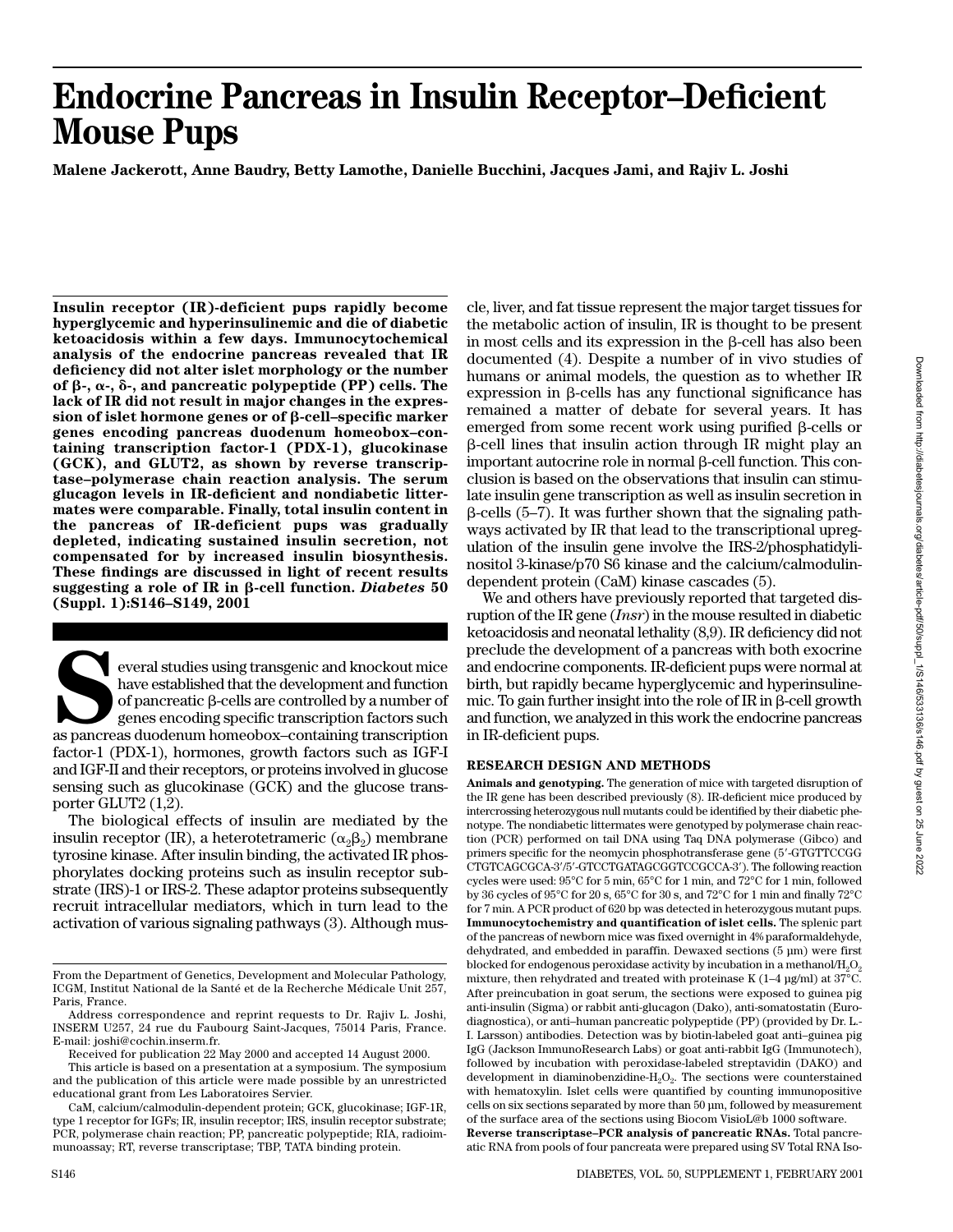lation System (Promega). RNA samples (100 ng) were subjected to reverse transcriptase (RT)-PCR analysis using Access RT-PCR System (Promega) according to the manufacturer's instructions. The primers and probes used to analyze insulin 1/insulin 2, glucagon, somatostatin, PP, and  $\beta$ -actin mRNA have been specified previously (10). The primer sets and oligonucleotide probes used to analyze the transcripts for PDX-1, GCK, GLUT2, and TATA binding protein (TBP) were as follows: PDX-1, 5'-TCGCTGGGATCACTGGAGCA-3/5-GGTTCCGCTGTGTAAGCACC-3 and 5-[32P]-GACCTTTCCCGAATGGA ACC-3; GCK, 5-CACCCAACTGCGAAATCACC-3/5-CATTTGTGGGGTGTG GAGTC-3 and 5-[32P]-GGGCCAGTGAAATCCAGGCA-3; GLUT2, 5-GAGCC AAGGACCCCGTCCTA-3'/5'-GTGAAGACCAGGACCACCCC-3' and 5'-[32P]-GCCCTCTGCTTCCAGTACAT-3; and TBP, 5-AAGAGAGCCACGGACAACTG-3/5-TACTGAACTGCTGGTGGGTC-3 and 5-[32P]-GAGTTGTGCAGAAGTTG GGC-3'. PCR reactions were run for 20 cycles for insulin 1, insulin 2, glucagon, somatostatin, PP, and  $\beta$ -actin mRNAs or 24 cycles for transcripts of PDX-1, GCK, GLUT2, and TBP, which allowed exponential coamplification at equal rate of  $\beta$ -actin or TBP mRNAs with the various gene transcripts. PCR products were run on agarose gels, transferred onto Hybond membranes, and hybridized using 32P-labeled oligonucleotide probes. For insulin 1/ insulin 2, a unique primer pair was used for RT-PCR, and the product was digested with *Msp*1 before Southern blot analysis using a single <sup>32</sup>P-labeled oligonucleotide probe, which revealed a fragment of 71 bp for insulin 1 and of 112 bp for insulin 2. Quantification of PCR products was performed using a Phosphorimager equipped with ImageQuant software (Molecular Dynamics) and was expressed in relation to internal control.

**Measurement of pancreatic insulin content and serum glucagon levels.** Pancreatic insulin was extracted using acid/ethanol and quantified by radioimmunoassay (RIA) (ICN Pharmaceutical). Each extract was prepared from a pool of five pancreata from newborn mice. Serum glucagon levels were measured using a glucagon RIA kit (Linco Research).

#### **RESULTS AND DISCUSSION**

**Islet morphology in IR-deficient mice.** Pancreatic sections from IR-deficient and wild-type animals showed similar islet morphology (Fig. 1*A*). In addition, quantitative analysis revealed that the numbers of the different islet cell types were also comparable (Fig. 1*B*). Thus, IR is not indispensable for islet formation and development of its various cell types.

IR and the type 1 receptor for IGFs (IGF-1R) are structurally very similar and activate common signaling pathways (11). Recent analysis of the endocrine pancreas in IGF-1R–deficient mice revealed that the numbers of  $\beta$ - and  $\alpha$ -cells were significantly reduced (12). Thus, IGF-1R, in contrast to IR, plays a major role in the growth of the various endocrine cells. It was suggested that this growth-promoting function of IGF-1R could be achieved by IRS-2–mediated inhibition of apoptosis, because this was mimicked in mice lacking IRS-2 (12,13).

We previously reported that insulin deficiency in *Ins1/Ins2* double knockout mice resulted in  $\beta$ -cell hyperplasia (10). Thus, the lack of insulin or of IR does not have the same consequence on islet cell proliferation. In adult rats, short exposure to high glucose can lead to increase in  $\beta$ -cell mass (14,15). However, hyperglycemia per se cannot be responsible for β-cell hyperplasia, since both insulin- and IR-deficient mice become hyperglycemic. An attractive hypothesis is that lack of insulin could favor IGF-II action through IR, which might stimulate cell proliferation to a greater extent than insulin itself (16). More recently, it was reported that overexpression of IGF-II in β-cells in transgenic mice resulted in increased  $\beta$ -cell mass (17); it was proposed that more efficient IR activation by IGF-II could partly contribute to this effect. That IGF-II action through IR can indeed stimulate cell proliferation has been clearly demonstrated using a fibroblast cell line derived from IGF-1R–deficient mice (16). It is also conceivable that in the absence of insulin, the existence of empty IRs might result in an increased number of IR–IGF-1R hybrid receptors that can efficiently bind IGF-I. One wonders

whether these hybrid receptors, which cannot form in IR-deficient mice, may have a greater mitogenic potential (18).

**IR deficiency and gene expression in endocrine pancreas.** Expression of genes encoding the four islet hormones was studied by RT-PCR. The results show that IR deficiency did not lead to major changes in the expression of these genes (Fig.  $2A$ ). Recent studies using purified  $\beta$ -cells or --cell lines provided evidence that IR is involved in glucose regulation of insulin gene transcription, the secreted insulin acting on IR present on the  $\beta$ -cell (5). This mechanism of glucose action can account for the finding that IR tyrosine phos $p$ horylation was induced in  $\beta$ -cell lines stimulated with either glucose or insulin (19). Also, the effect of glucose on insulin gene transcription in  $\beta$ -cell lines was abolished in the presence of insulin-signaling inhibitors that block phosphatidylinositol 3-kinase, CaM kinase, and p70 s6k (5). Furthermore, over- $\exp$ ression of IR in  $\beta$ -cell lines resulted in increased cellular levels of insulin mRNAs (6). In the hyperglycemic IR-deficient pups, one might have expected to find higher levels of insulin transcripts than in normoglycemic wild-type pups. Because total insulin transcripts detected in IR-deficient and wildtype pups were comparable, this suggests that transcriptional activation of the insulin gene by high glucose might



**FIG. 1. Immunocytochemical analysis of pancreas.** *A***: Pancreatic islets from IR-deficient and wild-type pancreata stained using antibodies against insulin, glucagon, somatostatin, and PP to detect β-, α-, δ-, and** PP cells, respectively.  $B$ : Quantification of  $\beta$ -,  $\alpha$ -,  $\delta$ -, and PP cells **(from top to bottom) in pancreata from IR-deficient and wild-type mice. The numbers are expressed in relation to total area of the counted tissue sections. Results are shown as means ± SE for four animals of each genotype. Bar = 40 µm.**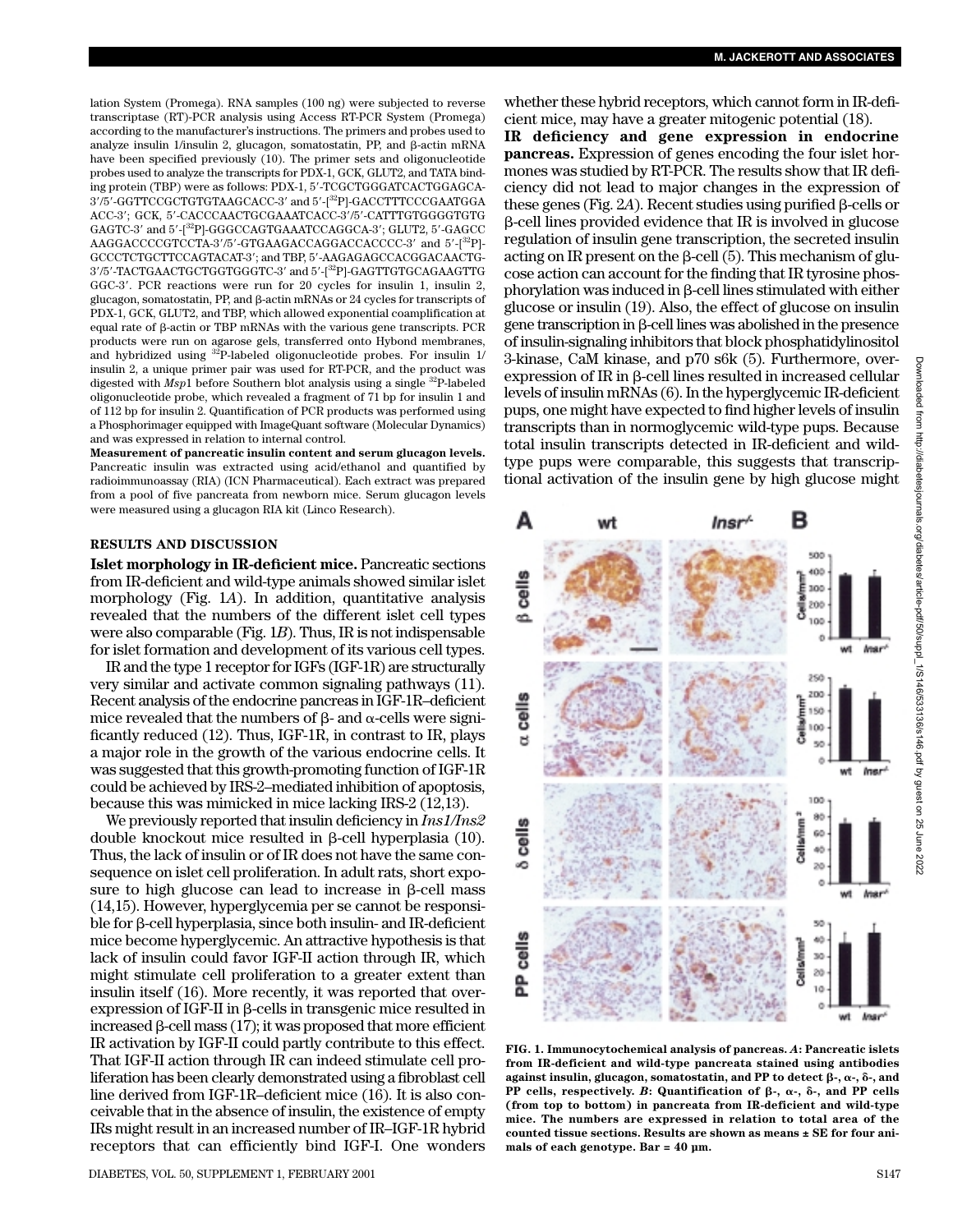

**FIG. 2. RT-PCR analysis of pancreatic gene expression.** *A***: Analysis of transcripts for insulin 1/insulin 2 (Ins1/Ins2), glucagon (Glu), somato**statin (Som), and PP. β-Actin (Act) mRNA was coamplified as control. **Lower panel shows quantitative analysis.** *B***: Analysis of the transcripts for PDX-1, GCK, and GLUT2. TBP mRNA was coamplified as control. Lower panel shows quantitative analysis. The quantitative data are presented as the ratio of the band intensities of the specific gene product in relation to internal controls. All RT-PCR reactions shown were performed using total RNA from IR-deficient and wild-type 3- to 4-day-old mice and the products were analyzed by Southern blotting. The ratio found with RNA from wild-type samples (stage P2; not shown) was normalized to 1. The sizes of the various PCR products correspond to 71 bp (insulin 1), 112 bp (insulin 2), 170 bp (glucagon), 165 bp (somatostatin), 150 bp (PP), 243 bp (β-actin), 275 bp (PDX-1), 162 bp (GCK), 150 bp (GLUT2), and 233 bp (TBP). Data are shown as means ± SE from triplicate assays.**



**FIG. 3. Serum glucagon levels. Glucagon was measured by RIA in serum pools from 2- to 4-day-old wild-type (***n* **= 9) and IR-deficient (***n* **= 8) pups. Serum from nondiabetic heterozygous IR knockout pups was pooled with that from wild-type mice. Data are given as means ± SE.**

 $require$  the presence of IR on  $\beta$ -cells. To further explore this issue, we plan to achieve transgenic reconstitution of IR gene  $expression$  in  $\beta$ -cells in IR-deficient mice, which we also expect to be hyperglycemic, to see whether and to what extent the level of insulin transcripts can be increased.

We further analyzed the expression of PDX-1, a key regulator of insulin gene transcription and the proposed mediator of the glucose responsiveness of insulin gene expression (20). In parallel with the equivalence of total insulin transcripts found in normal and mutant mice, PDX-1 gene expression was also unchanged in IR-deficient pups (Fig. 2*B*). PDX-1 has also been suggested to regulate the expression of other  $\beta$ -cell-specific genes, like those for the glucose-sensing proteins GCK and GLUT2 (1). RT-PCR revealed normal levels of GCK transcripts in hyperglycemic newborn mice lacking IR (Fig. 2*B*). This result is in agreement with an in vitro study showing no effect of glucose on GCK gene transcription in  $\beta$ -cells (21). In contrast, the RNA levels of GLUT2 were slightly increased in 3- to 4-day-old pups lacking IR (Fig. 2*B*), thereby confirming studies showing that hyper $glycemia$  increases GLUT2 gene expression in  $\beta$ -cells (22).

In line with the similar levels of glucagon transcripts observed in the mutant and wild-type mice (Fig. 2*A*), serum glucagon levels in IR-deficient pups and their nondiabetic littermates were also comparable (Fig. 3). Thus, downregulation of glucagon secretion, which normally takes place under hyperinsulinemic and hyperglycemic conditions, was not seen in IR-deficient mice. This suggests a possible involvement of IR in the regulation of  $\alpha$ -cell function. In the absence of counterregulatory insulin signaling, the normal serum glucagon levels must result in sustained glucagon action in the liver, leading to glycogen breakdown and increased ketogenesis.

**IR deficiency and hyperinsulinemia.** Because IR-deficient mice become both hyperglycemic and hyperinsulinemic, it is interesting to understand the mechanism leading to hyperinsulinemia in these mutants, i.e., lack of clearance versus increased insulin secretion from  $\beta$ -cells. It has been documented that insulin is eliminated from the circulation upon binding to IR in target tissues (23); therefore, it is conceivable



**FIG. 4. Pancreatic insulin content. Insulin content was measured by RIA in pancreatic extracts prepared from wild-type and IR-deficient pups at 2 (P2) or 3–4 days (P3–4). Each extract was prepared from a pool of five pancreata. Data are given as means ± SE of four independent extracts for each genotype and age.**